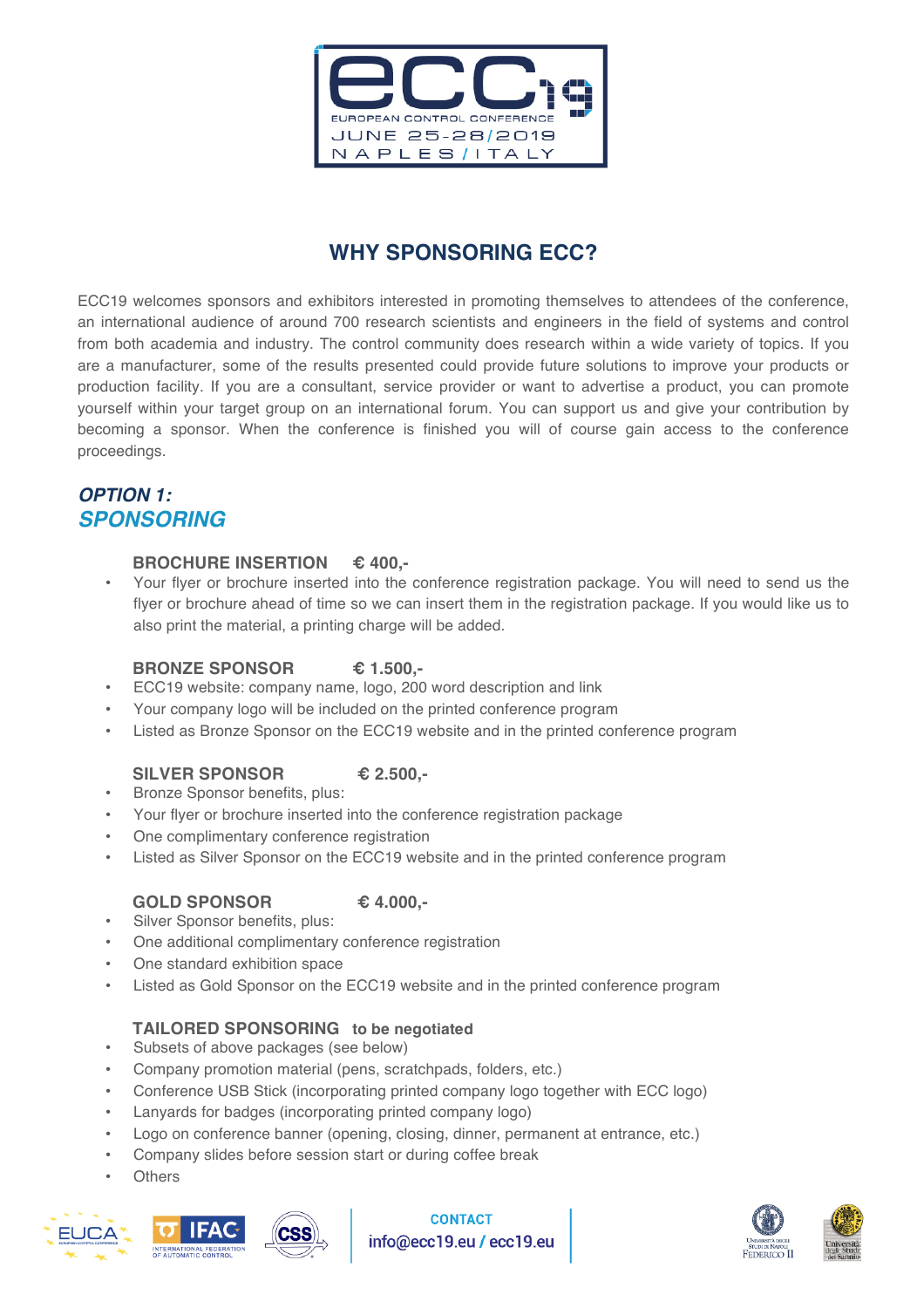

# *OPTION 2: EXHIBITION*

Days: 25-28 June 2019 Location: Royal Continental Hotel, Naples http://www.royalgroup.it/royalcontinental/en

The location of the exhibitor space will be in an area near to the exit of the conference room and coffee break area, in order to allow easy and frequent contacts with the attendees.

### **EXHIBIT BOOTH € 2.000,-**

- ECC19 website: company name, logo
- One complimentary conference registration
- Exhibition space: approx. 6m2
- One table, Two chairs
- Electrical outlet (220V)

## **CONTACT AND FURTHER INFORMATION**

**CSS** 

Please complete and return the *attached questionnaire*. If you have any questions regarding the above options, please do not hesitate to contact us. We are looking forward to another successful European Control Conference and hope your organization will consider participating as a sponsor/exhibitor.

 $\mathcal{L}_\mathcal{L} = \mathcal{L}_\mathcal{L} = \mathcal{L}_\mathcal{L} = \mathcal{L}_\mathcal{L} = \mathcal{L}_\mathcal{L} = \mathcal{L}_\mathcal{L} = \mathcal{L}_\mathcal{L} = \mathcal{L}_\mathcal{L} = \mathcal{L}_\mathcal{L} = \mathcal{L}_\mathcal{L} = \mathcal{L}_\mathcal{L} = \mathcal{L}_\mathcal{L} = \mathcal{L}_\mathcal{L} = \mathcal{L}_\mathcal{L} = \mathcal{L}_\mathcal{L} = \mathcal{L}_\mathcal{L} = \mathcal{L}_\mathcal{L}$ 

**CONTACT** Prof. Riccardo Scattolini Politecnico di Milano **riccardo.scattolini@polimi.it**